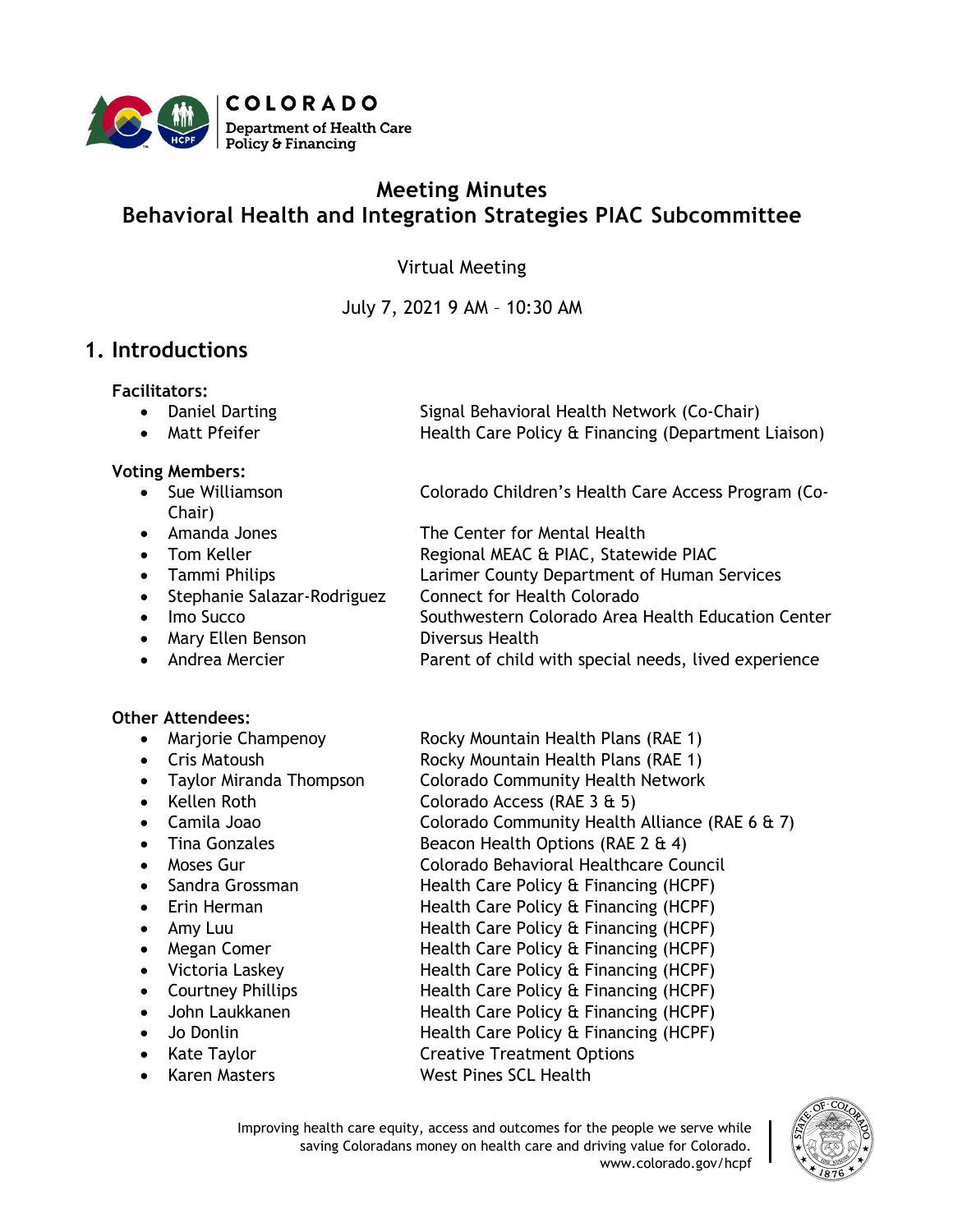- Bob Dyer Front Range Health Partners
- 
- 
- 
- 
- 
- Ryan Larson Colorado Access (RAE 3 & 5) • Christine Anderson Beacon Health Options (RAE 2 & 4)
- Charles Davis **Crossroads'** Turning Points, Inc.
- Susan Garrett The Health Education and Resources Institute
- Doug Muir Centura Health

## **2. Housekeeping**

Daniel Darting called the meeting to order at 9:03 AM. Minutes from the month of June were approved. No abstention.

A reminder was provided that meeting materials are posted and available on the [BHIS](https://hcpf.colorado.gov/behavioral-health-and-integration-strategies-subcommittee)  [website.](https://hcpf.colorado.gov/behavioral-health-and-integration-strategies-subcommittee)

Matt Pfeifer presented the January 2021 Department of Correction (DOC) Behavioral Health (BH) BH engagement rate metric data, as part of the group's standard review. Overall trend of the ACC program is increasing (dotted line in the middle). All information is from the rolling 12-month average. Performance rate is at 13.26% in January 2021 (target rate is 13.39%). Of note:

- Continuing as a Department, in collaboration with the RAEs and DOC, to discuss what makes sense for this fiscal year and the target rate. The target needs to be realistic but still indicate progress.
- Daniel poses a question about what the data would look like if analyzed per capita. For example, there is a cluster around the Denver Metro area. Matt indicates the Department can look at including that in this analysis.

Matt presents the 30-day BH engagement rate. There is more of a spread in this data, and the trend continues to increase. Presents breakdown by race and gender; females have a higher engagement rate than males. White Members have a higher rate of engagement than Members of color. Desired trend is that those numbers move closer together to close the gap of disparity.

# **3. COVID-19 updates**

Matt Pfeifer provided COVID-19 updates. There are ongoing vaccine outreach efforts and work to address disparities. There are updates on the American Rescue Plan Act (ARPA), which includes a 10% increase in federal match for Home and Community Based Services (HCBS). Additional information available on HCPF website: [hcpf.colorado.gov/arpa.](hcpf.colorado.gov/arpa)

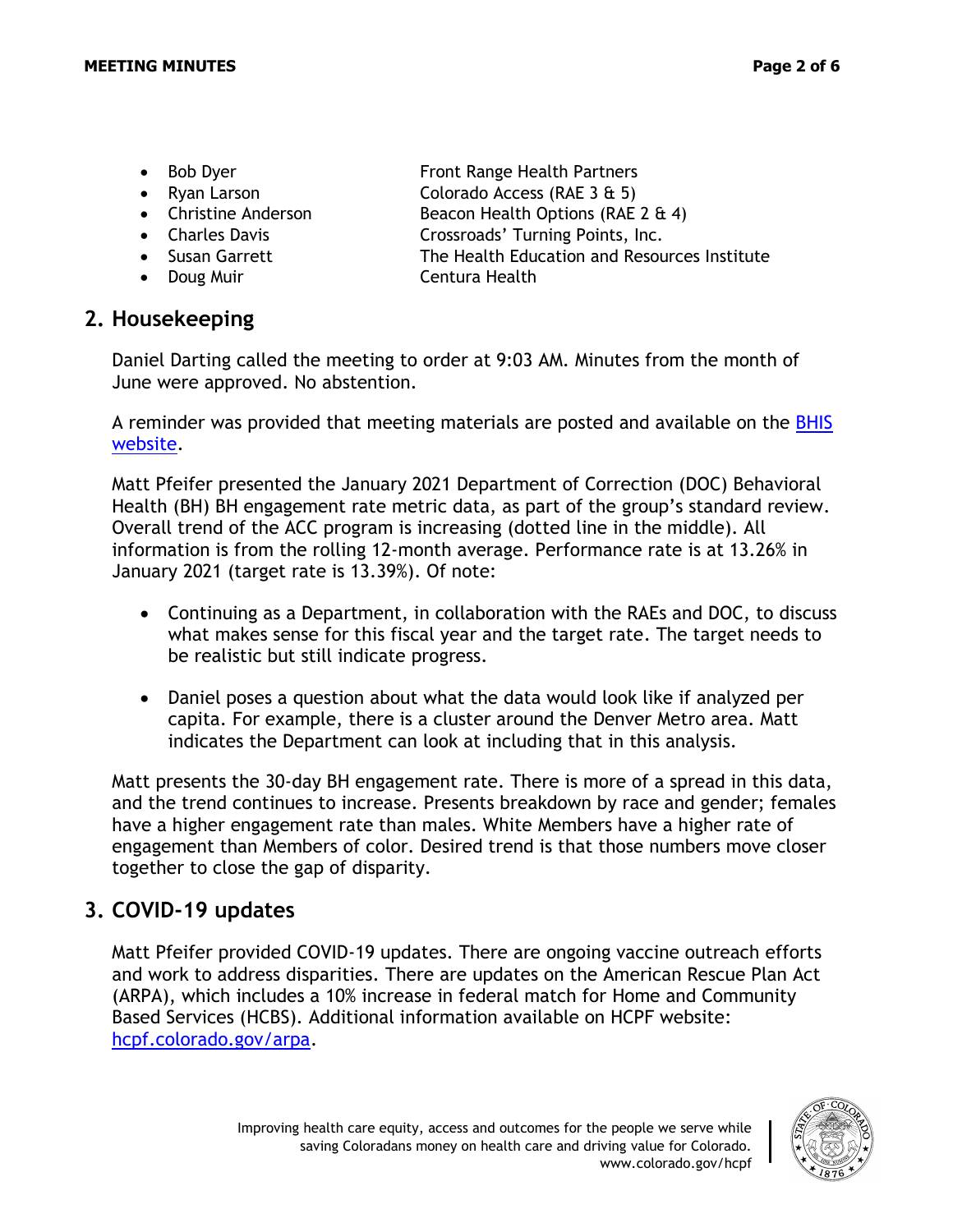Daniel Darting notes there are still a lot of challenges in the wake of the pandemic and this committee is a space to discuss those ongoing challenges. Vicki Allen-Sanchez asks that the group consider the affect that this is not only having on the community but the workforce as well. Group to consider supports for staff retention and staff feeling supported as it is a heavy lift right now. There is a great deal of exhaustion and burden. The strategies could include ARPA-invested resources. Indicators show that BH needs and acuity has significantly increased.

## **4. Short Term Behavioral Health (STBH) Services update – John Laukkanen, HCPF**

John Laukkanen presents on the STBH benefit. The benefit was implemented July 1, 2018 and meant to increase access to BH services for low-acuity conditions (e.g. general anxiety, mild to moderate depression), and offer early interventions in a primary care setting. To achieve this, six chosen codes were opened. The claims didn't have to go under CAP or RAE claim system, could be billed FFS from the primary care office. There was a limit of six sessions in a 12-month period, which did not need a covered diagnosis. Benefit did not add new codes and was not meant to solve for integration of BH and physical health. This was not intended to continue the State Innovation Model (SIM) work but was intended to allow for different options and access. The benefit loosens covered diagnoses requirement, increases access, and increases member options.

The Department now has two years of data after this rollout. John presents the monthly trends by age groups. Those in the 21-64 age range are the highest utilizers, followed by those who are between 13-20 years of age. This data makes sense because we were limiting the benefit to six visits in a year. Utilization goes up, then goes down when the fiscal year starts and ends and is not necessarily as sporadic as the data trends look like. Of note, in 2019-2020 for the 21-64 age group, the data has a high starting point, then goes down, then when it came back up again, it didn't get back up as high as the analysts would have expected.

In terms of interpreting the data on the slide, the orange line is the visit count, blue line is the member count. Generally, the average member is using the average number of visits.

John presents the data on visits per provider. There are roughly five provider types where benefit can be billed. The most utilization is coming from the Federally Qualified Health Centers (FQHCs). There were 24,000 visits that were claimed in an FQHC. Claims in general clinics is second highest. Presented as a ratio, we have 2.5 as many times members using this benefit at an FQHC than at a traditional independent clinic. In FY19-20 there was an increase in clinic usage (increase in both). Significant increase in utilization at the clinical level then dip in FQHC. John encourages the

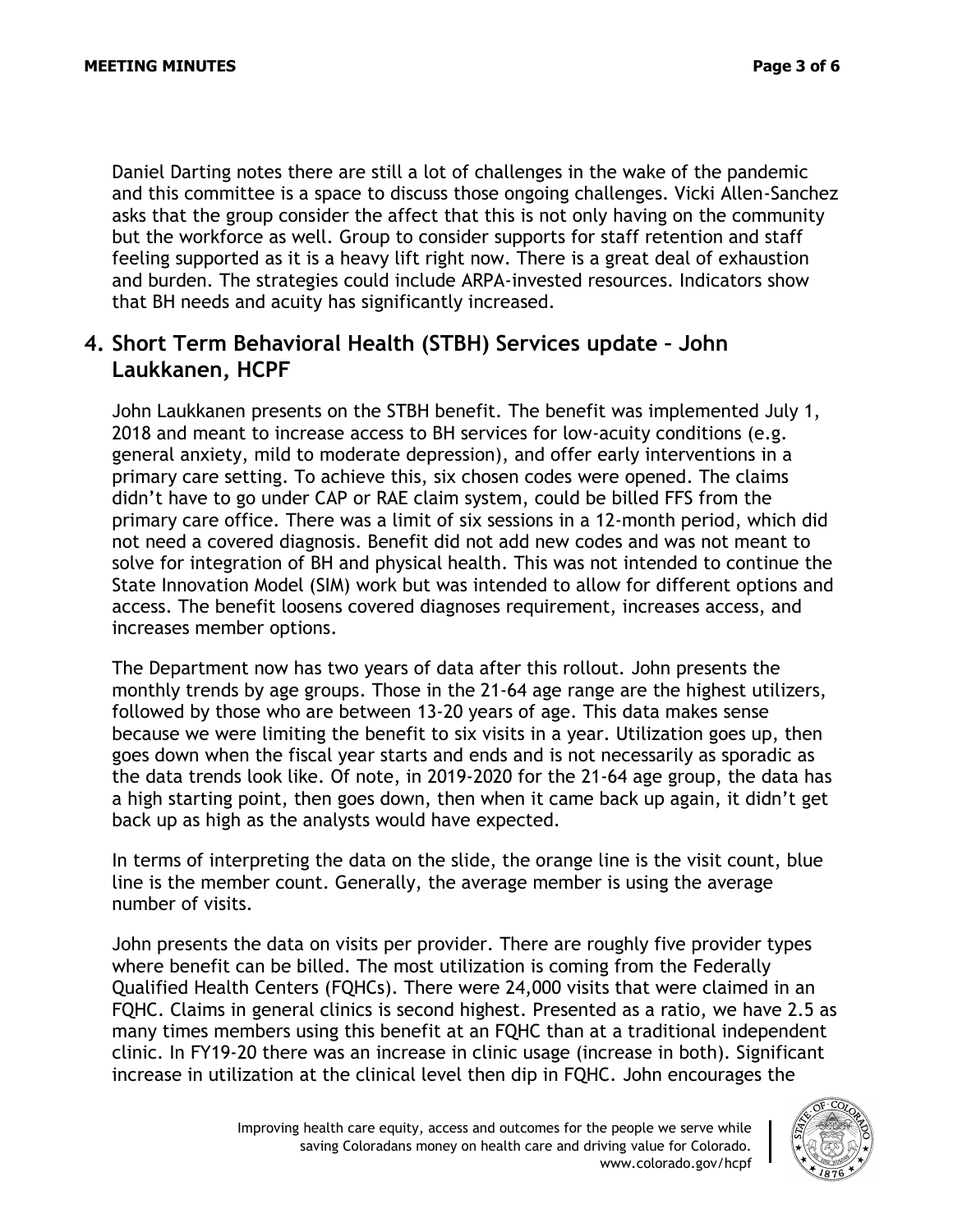group to keep COVID-19 in mind. When in-person visits had to end, that may be why the data shows a deep dip in the FQHCs rate.

John clarifies that there were no required diagnoses for these claims so could have been for behavioral or mental health. For examples, could have been regarding a broken arm and the anxiety around having a broken arm, or a new diagnosis of diabetes and trying to help a Member adjust to treatment plan. The benefit must have been billed in a primary care setting. If there was a contract that a Primary Care Physician (PCP) made with a therapist, that could have been possible, but the must be possible in primary care setting. Imo Succo shares personal experience from rural perspective.

John presents data on if the benefit is working. The Department looked at how many Members who had a short term BH visit also had a BH visit under the service capitation (through the RAE). The data shows that for those who had one BH visit that the RAE paid for, there was not significant utilization in the short-term BH visit data. For those with two or more BH visits that were paid for by the RAE in the previous year and utilized 6 visits, 47% of the Members fell into that category. 28% of those folks had utilized under six visits. The interpretation is that Members who were using BH services before used the full 6 visits. For Members with no BH claims paid for by the RAE, 46% used 6 or more visits for the BH. 64% of the folks with no prior BH utilization made at least one BH visit once the benefit was offered. Analysis indicates that members who were not engaged in BH increased in utilization once the BH benefit is offered. Indication that we are increasing access to a segment of the population who may not have sought services in another setting before. That grew from first year of the benefit to second year of the benefit.

The follow-up is where the FQHCs come in. Department is investigating data by diagnoses as the benefit was designed for low-acuity conditions. 46.37% of Members with no previous BH capitation visit (paid for by the RAE) engaged in under 6 visits under the benefit. Members who needed 6 or less sessions to address their concerns is the target population.

John notes the different responses to the benefit; it is clear there is one way how FQHCs are using the benefit and one way that clinical settings are using the benefit. There is confusion around billing. Again, the benefit is not intended to resolve for integrated care. A lot of clinics are doing integrated care, but this was not explicitly intended for that. Benefit in general has been perceived as desirable. Been up to HCPF on how to measure the impact. That's where the Department is at now.

Challenges of the analysis include: the absence of an original benchmark, prevention being hard to measure, and cost shifting vs. cost savings. Additionally, there was no consistent model (FQHC vs. clinic).

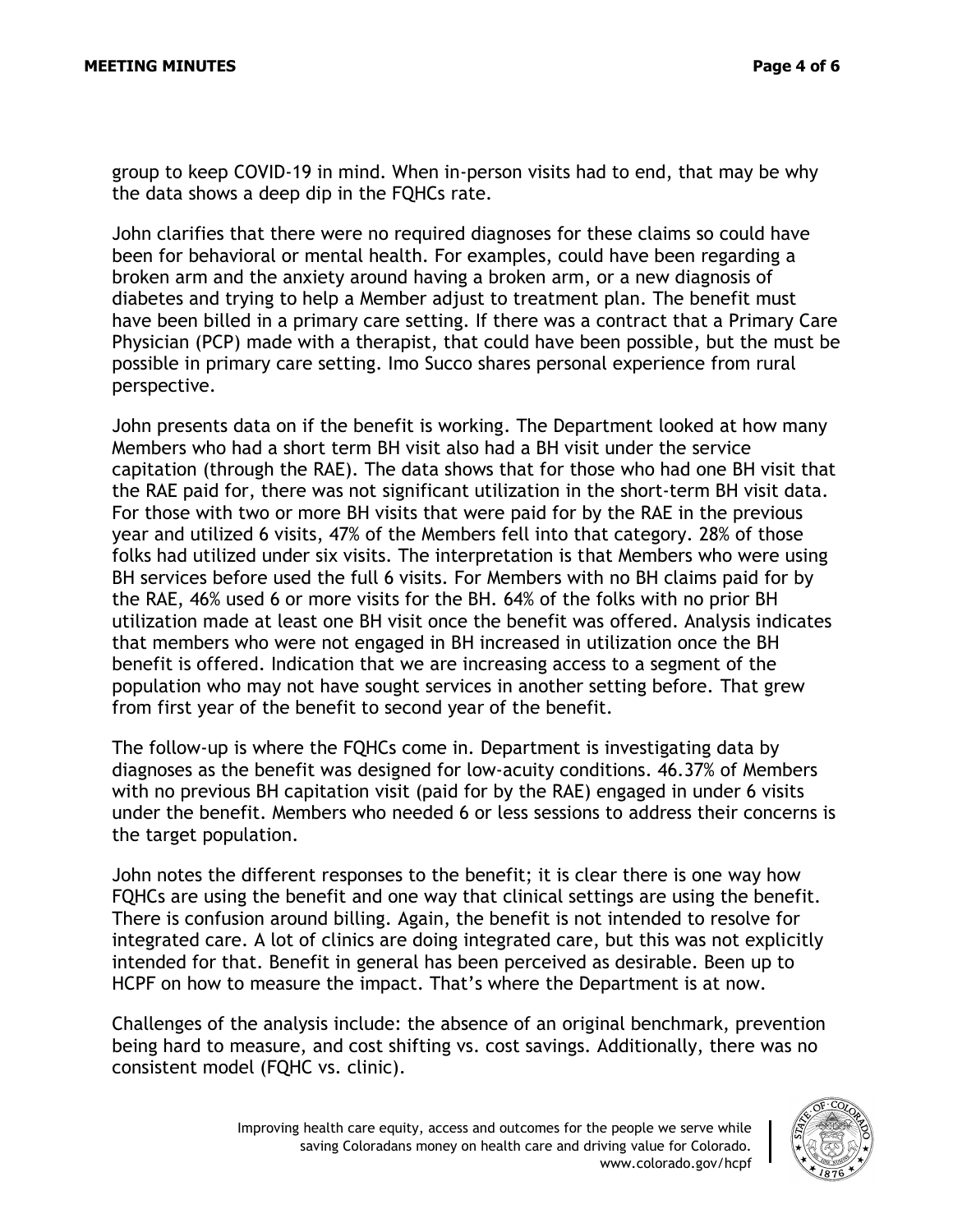As a next step, the Department is now looking into the population, what diagnoses were being used when applicable, and if the benefit was being used as designed. Additionally, there may be benefit from this benefit, that the Department didn't consider. Improvement considerations include addressing the episode of care, addressing integrated care concerns, and designing the benefit for two business models (FQHC and clinical).

Sue Williamson reflects there was a lot of confusion when the benefit was first implemented and thanks John for being an advocate and resource. There are opportunities to expand and tweak the benefit, so it is more effective.

The Department is committed to this benefit and will lean in to make it better.

### **5. Legislative update – Jo Donlin, HCPF**

Jo Donlin from HCPF provides a recap of the 2021 legislative session and relevant notes. There was a big focus on BH this legislative session:

- [HB21-1097 Establish Behavioral Health Administration.](https://leg.colorado.gov/bills/hb21-1097) Signed into law in April. Recommendation of BH taskforce. Meant to consolidate BH resources under one roof as much as possible. Currently focused on building a plan and a report that will go back to the legislature.
- [SB21-137 Behavioral Health Recovery Act.](https://leg.colorado.gov/bills/sb21-137) Related to Medicaid in that the bill includes work on utilization management, audits on denials, and care coordination. Bill has been signed and has a lot of near-term funding going toward current programs.
- [HB21-1119 Suicide Prevention, Intervention, & Postvention.](https://leg.colorado.gov/bills/hb21-1119)
- [HB21-1085 Secure Transportation Behavioral Health Crisis.](https://leg.colorado.gov/bills/hb21-1085) Directs Department of Human Services (DHS) and HCPF to work together to ensure people are getting to the services they need, when they need them, where they need them
- [HB21-1166 Behavioral Health Crisis Response Training.](https://leg.colorado.gov/bills/hb21-1166) Focused on workforce development.
- [SB21-194 Maternal Health Providers.](https://leg.colorado.gov/bills/sb21-194) Expands post-partum services from 60 days to 12 months. PPD instances go without treatment.

Jo confirms some of the American Recovery Plan Act (ARPA) funding will be going toward BH.